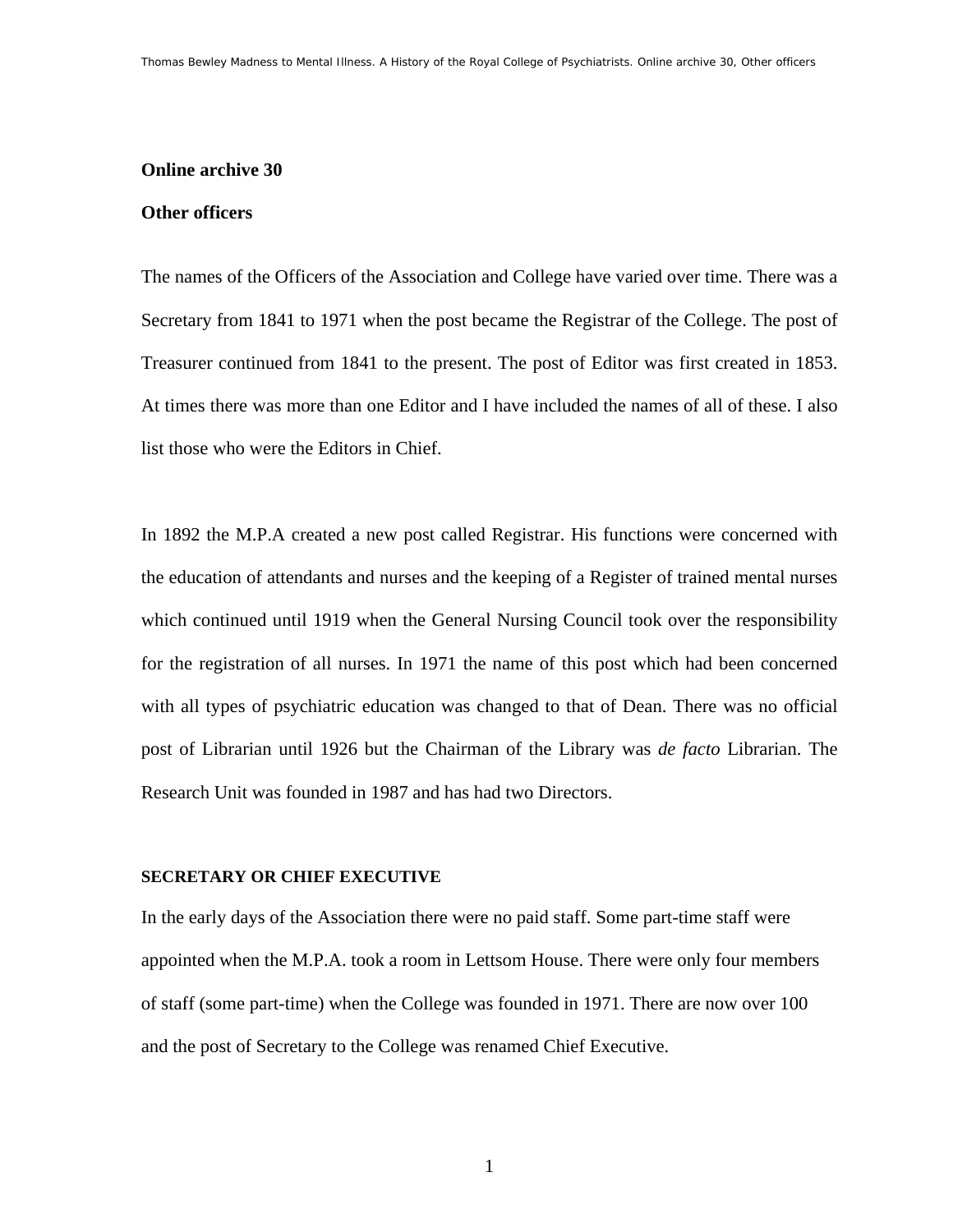### **GENERAL SECRETARIES OF THE ASSOCIATION**

| 1841-1851 | S. Hitch – jointly with W. Williams from 1847    |
|-----------|--------------------------------------------------|
| 1847–1855 | W. Williams                                      |
| 1855-1862 | C.L. Robertson                                   |
| 1862–1872 | T.H. Tuke                                        |
| 1872-1873 | T. Christie                                      |
| 1873-1878 | W.R. Williams                                    |
| 1878-1889 | H. Rayner                                        |
| 1889-1896 | F. Beach                                         |
| 1896–1897 | R.P. Smith                                       |
| 1897-1906 | R. Jones                                         |
| 1906-1912 | C.H. Bond                                        |
| 1912–1918 | M.A. Collins – jointly with R.H. Steen from 1915 |
| 1915-1919 | R.H. Steen                                       |
| 1919–1936 | R. Worth                                         |
| 1936-1945 | W.G. Masefield                                   |
| 1945–1950 | K.K. Drury                                       |
| 1950–1957 | R.W. Armstrong                                   |
| 1957–1971 | A.B. Monro                                       |

## **Registrars of the College**

| 1971-1972 | A.B. Monro    |
|-----------|---------------|
| 1972-1978 | M. Markowe    |
| 1978-1983 | G.C. Timbury  |
| 1983-1988 | R.G. Priest   |
| 1988-1993 | Ann M.G. Gath |
| 1993-1997 | C. Thompson   |
| 1997-2001 | M. Shooter    |
| $2002 -$  | A. Fairbairn  |

### **Treasurers of the Association**

| 1841-1854 | S. Hitch       |
|-----------|----------------|
| 1854-1862 | W. Ley         |
| 1862-1894 | J. Paul        |
| 1894-1917 | H.H. Newington |
| 1917-1931 | J. Chambers    |
| 1931-1946 | G.W. Smith     |
| 1947-1962 | T. Tennent     |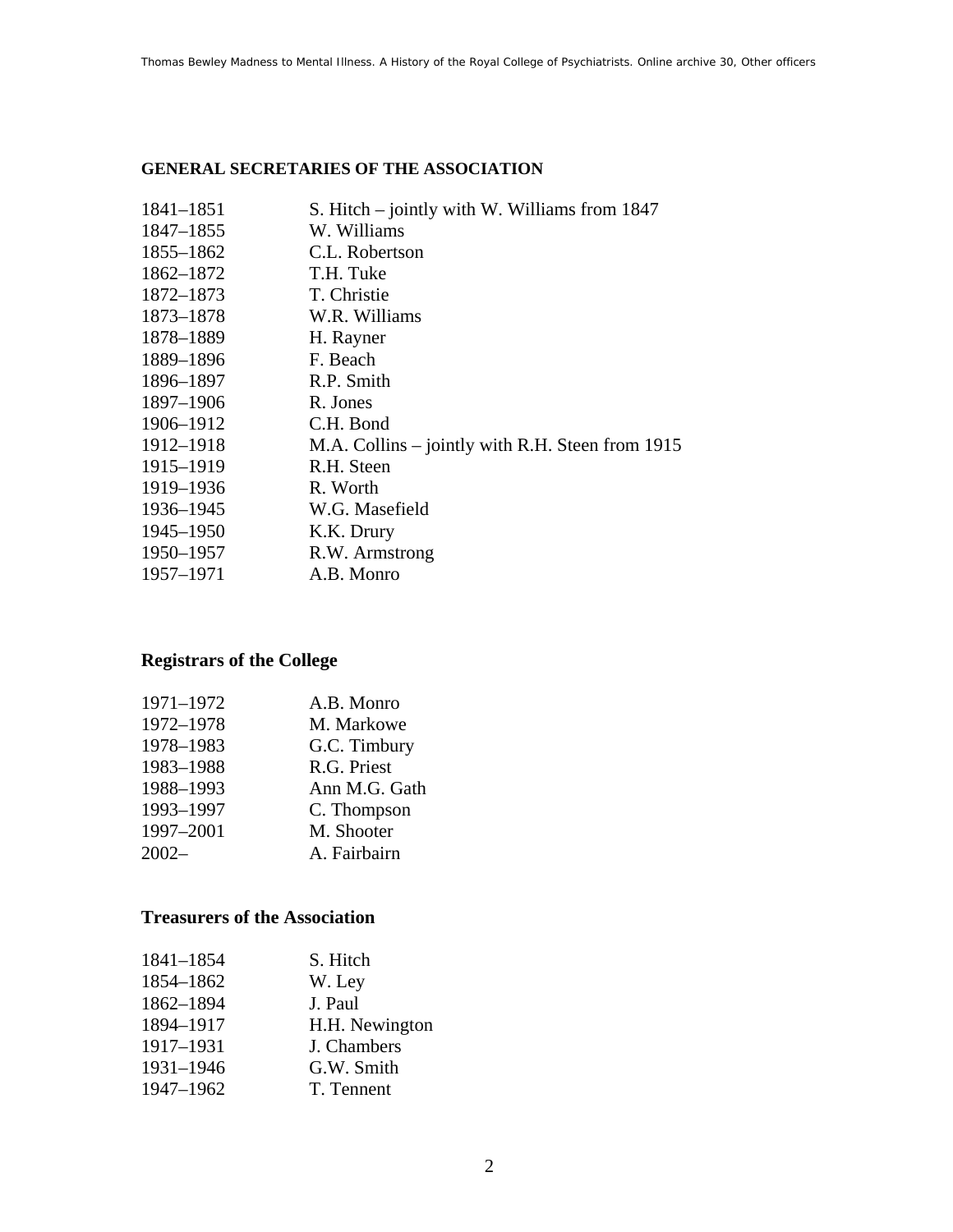1962–1971 W. Warren

# **Treasurers of the College**

| 1971–1979 | W. Warren   |
|-----------|-------------|
| 1979-1986 | C.M.B. Pare |
| 1986-1993 | W.D. Boyd   |
| 1993-1999 | I. Kolvin   |
| 1999-2006 | F. Subotsky |

## **Editors (Association)**

| 1853-1861 | J. Bucknill                                           |
|-----------|-------------------------------------------------------|
| 1862      | C.L. Robertson                                        |
| 1863-1870 | C.L. Robertson and H. Maudsley                        |
| 1871-1872 | H. Maudsley and John Sibbald                          |
| 1873-1878 | H. Maudsley and T.S. Clouston                         |
| 1879-1881 | T.S. Clouston, D. Hack Tuke, Geo. H. Savage           |
| 1882-1894 | D. Hack Tuke and Geo. H. Savage                       |
| 1895-1898 | H. Rayner, Conolly Norman, A.R. Urquhart & e. Goodall |
| 1899-1907 | H. Rayner, Connolly Norman and A.R. Urquhart          |
| 1908-1911 | H. Rayner, A.R. Urquhart and J. Chambers              |
| 1912-1913 | J. Chambers, John R. Lloyd & Lewis C. Bruce           |
| 1914-1915 | J. Chambers, J.R. Lloyd, L.C. Bruce, T. Draper        |
| 1916-1917 | J.R. Lord, T. Draper, H. Devine, G.D. McRae           |
| 1918-1919 | J.R. Lord, T. Draper                                  |
| 1920-1921 | J.R. Lord, H. Devine, G.D. McRae, W.R. Dawson         |
| 1922-1927 | J.R. Lord, H. Devine, G.D. McRae                      |
| 1928-1930 | J.R. Lord, G.D. McRae, T. Beaton                      |
| 1931      | J.R. Lord, G.D. McRae, H.H. Smith, A. Walk            |
| 1932      | D. McRae, M.H. Smith, A. Walk                         |
| 1933-1936 | D. McRae, M.H. Smith, A. Walk, G.W.T.H. Fleming       |
| 1937–1938 | D. McRae, A. Walk, G.W.T.H. Fleming, L.S. Penrose     |
| 1939-1961 | G.W.T.H. Fleming                                      |
| 1961-1971 | E. Slater                                             |

## **Editors in Chief (Association)**

| 1853–1861 | J. Bucknill    |
|-----------|----------------|
| 1862–1870 | C.L. Robertson |
| 1871–1878 | H. Maudsley    |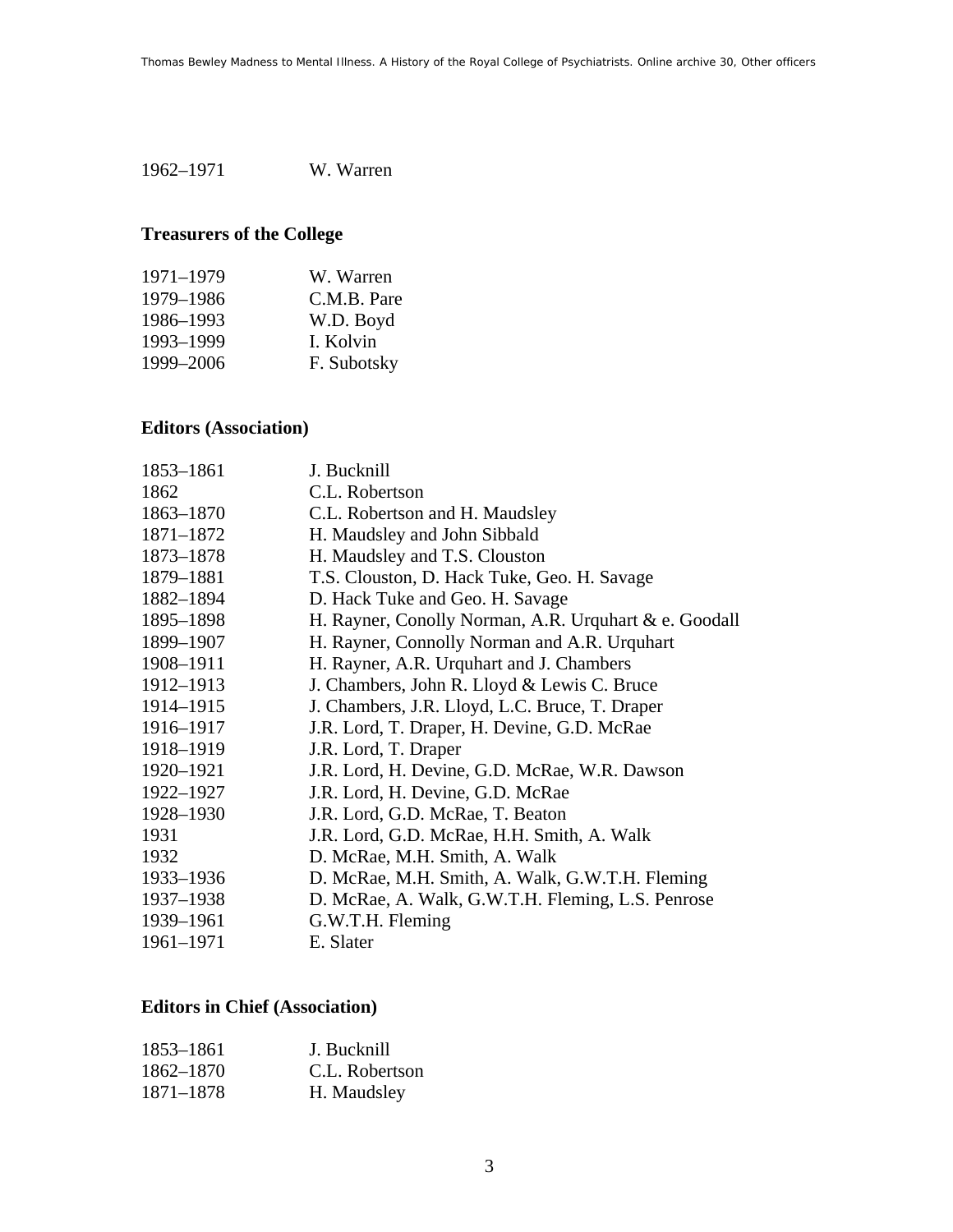| 1879-1881 | T.S. Clouston    |
|-----------|------------------|
| 1882-1894 | D. Hack Tuke     |
| 1895-1911 | H. Rayner        |
| 1912-1915 | J. Chambers      |
| 1916-1931 | J.R. Lord        |
| 1932-1938 | D. McRae         |
| 1939-1961 | G.W.T.H. Fleming |
| 1961-1971 | E. Slater        |
|           |                  |

## **Editors (College)**

| 1972–1977 | E.H. Hare    |
|-----------|--------------|
| 1977–1984 | J. Crammer   |
| 1984-1993 | H. Freeman   |
| 1993-2003 | G. Wilkinson |
| $2003 -$  | P. Tyrer     |

## **Registrars of the Association**

| 1892-1899 | J. B. Spence        |
|-----------|---------------------|
| 1899-1902 | H. Benham           |
| 1902-1923 | A. Millar           |
| 1923-1924 | H.B. Leech (acting) |
| 1924-1937 | D. Rambaut          |
| 1937-1938 | N.R. Philips        |
| 1938-1947 | H.G.L. Haynes       |
| 1947-1952 | J.L. Russell        |
| 1952-1971 | W. Sargant          |
|           |                     |

## **Deans of the College**

| K. Rawnsley            |
|------------------------|
| T.H. Bewley            |
| J.L.T. Birley          |
|                        |
| <b>Fiona Caldicott</b> |
|                        |
| C.L.E. Katona          |
|                        |
| A.C.P. Sims            |